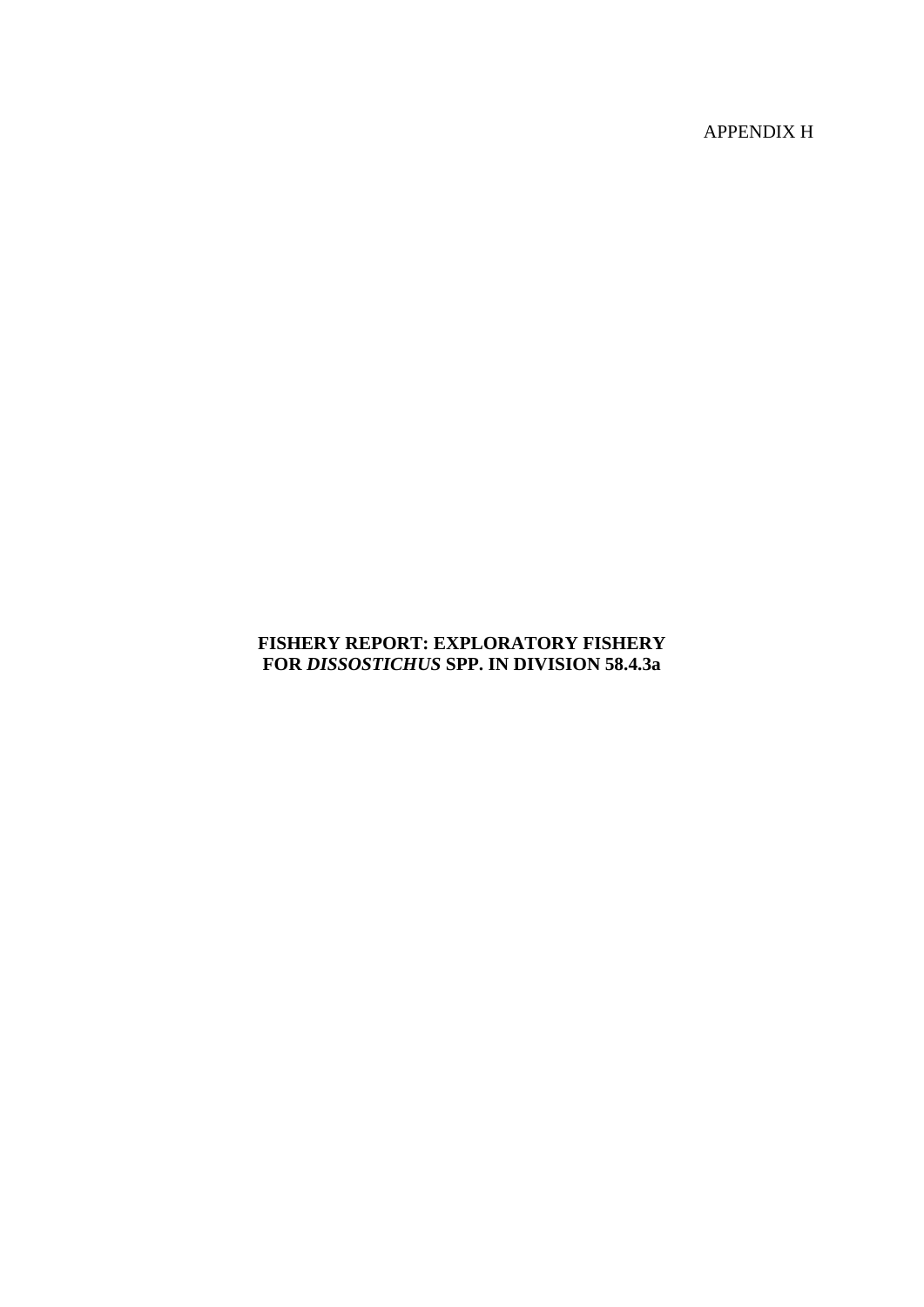# **CONTENTS**

| ۰, |
|----|
|----|

|                                                   | $\mathbf{1}$<br>$\overline{2}$ |
|---------------------------------------------------|--------------------------------|
|                                                   | $\overline{2}$                 |
|                                                   | $\overline{2}$                 |
|                                                   | 3                              |
|                                                   | 3                              |
|                                                   | 3                              |
|                                                   | $\overline{4}$                 |
|                                                   | $\overline{4}$                 |
|                                                   | 5                              |
|                                                   | 5                              |
| 5.2 Assessment of impacts on affected populations | 6                              |
|                                                   | 6                              |
|                                                   | 6                              |
|                                                   | $\overline{7}$                 |
|                                                   | 7                              |
|                                                   | $\overline{7}$                 |
|                                                   | 7                              |
|                                                   | $\overline{7}$                 |
|                                                   | $\overline{7}$                 |
|                                                   | 8                              |
|                                                   |                                |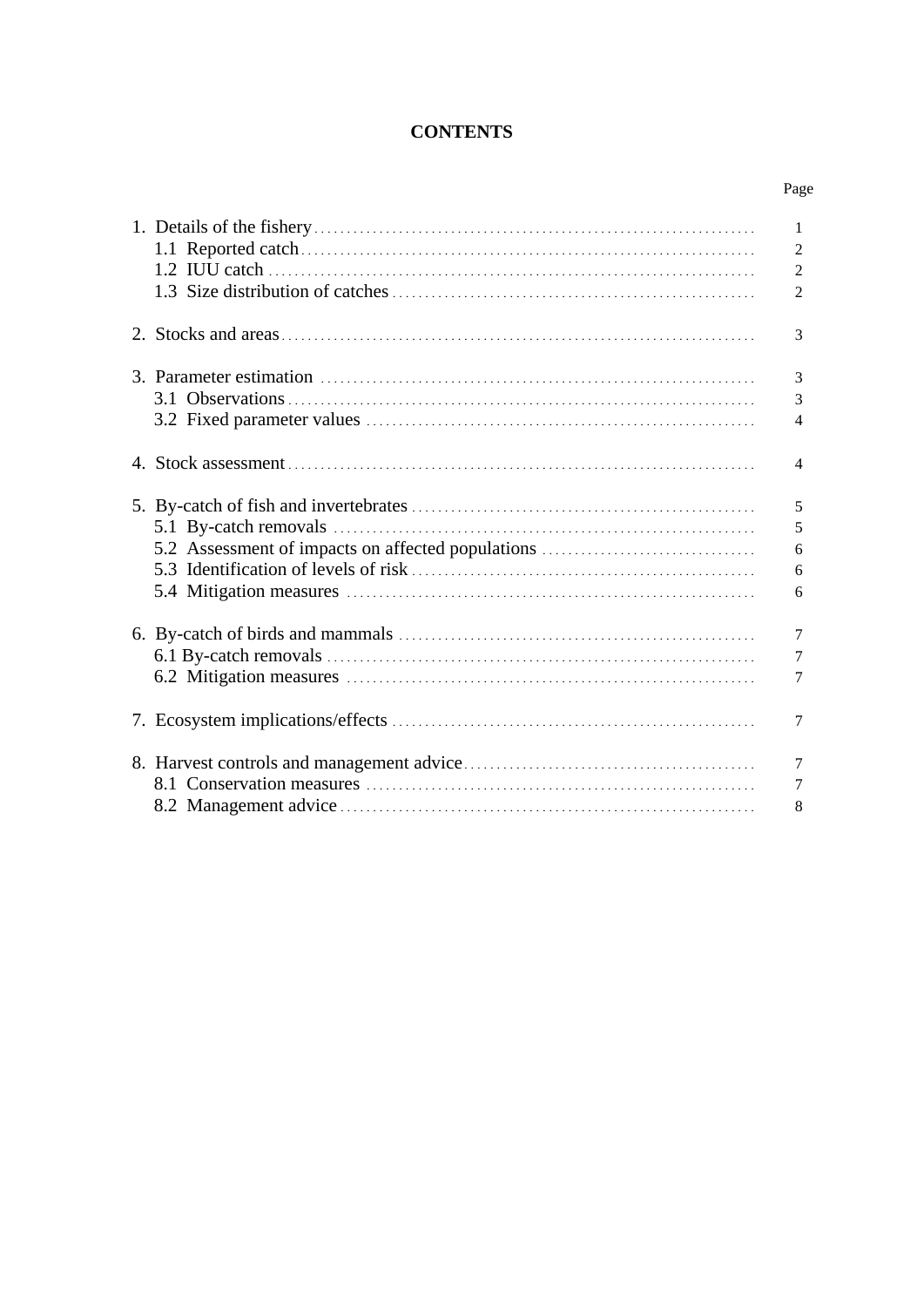#### **FISHERY REPORT: EXPLORATORY FISHERY FOR**  *DISSOSTICHUS* **SPP. IN DIVISION 58.4.3a**

#### <span id="page-2-0"></span>**1. Details of the fishery**

The longline fishery for *Dissostichus* spp. in Division 58.4.3 began as a new fishery in 1996/97 (Conservation Measure 113/XV). Following the Commission's decision that high levels of IUU fishing for *Dissostichus* spp. in the Convention Area had rendered it unrealistic to consider this fishery as 'new' (CCAMLR-XVIII, paragraph 10.14), and renewed interest in this fishery, the fishery was reclassified as exploratory in 2000. That year, the Commission agreed on four exploratory fisheries for *Dissostichus* spp. in this region in 2000/01: exploratory trawl fisheries on BANZARE Bank (Conservation Measure 203/XIX) and Elan Bank (Conservation Measure 205/XIX); and exploratory longline fisheries outside areas of national jurisdiction on BANZARE Bank (Conservation Measure 204/XIX) and Elan Bank (Conservation Measure 206/XIX).

2. In 2001, the boundaries of Division 58.4.3 were rearranged on the basis of ecological considerations, and two new divisions were formed: Division 58.4.3a (Elan Bank) and Division 58.4.3b (BANZARE Bank) (see Figure 1). The Commission agreed to exploratory fisheries for *Dissostichus* spp. in each of these new divisions, outside areas of national jurisdiction.

3. In 2008/09, the exploratory fishery for *Dissostichus* spp. in Division 58.4.3a was limited to one Japanese vessel using longlines (trotlines) only (Conservation Measure 41-06). The precautionary catch limit for *Dissostichus* spp. was limited to 86 tonnes. The catch limits for by-catch species were defined in Conservation Measure 33-03. The fishing season was from 1 May to 31 August 2009. Fishing was permitted outside the prescribed season provided that each vessel demonstrated its capacity to comply with the requirements for longline weighting outlined in Conservation Measure 24-02.



Figure 1: General map of Division 58.4.3a (Elan Bank). This division consists of a single SSRU.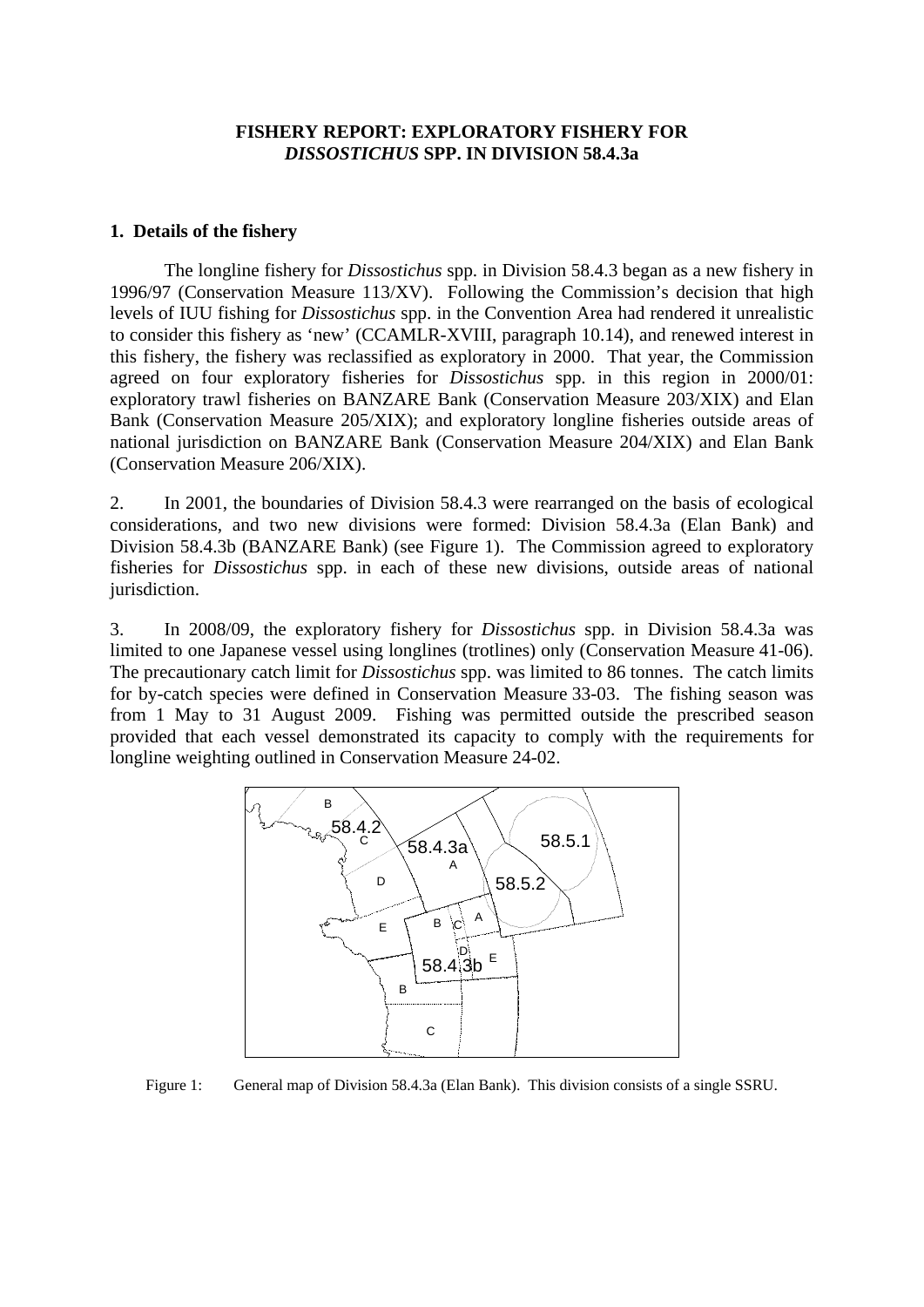### **1.1 Reported catch**

<span id="page-3-0"></span>4. Licensed longline vessels have fished the exploratory fishery for *Dissostichus* spp. in Division 58.4.3a since 2004/05, and the target species is *D. eleginoides* (Table 1). In 2008/09, the single fishing vessel reported a total catch of 31 tonnes of *Dissostichus* spp. (36% of the precautionary catch limit for the fishery).

Table 1: Catch history for *Dissostichus* spp. in Division 58.4.3a (source: STATLANT data for past seasons, and catch and effort reports for current season, WG-FSA-09/5 Rev. 1 and past reports for IUU catch).

| Season  | Regulated fishery   |          |                   |                                 |                   |          |                  | Total    |
|---------|---------------------|----------|-------------------|---------------------------------|-------------------|----------|------------------|----------|
|         |                     | Effort   | Dissostichus spp. |                                 |                   |          | <b>IUU</b> catch | removals |
|         | (number of vessels) |          | Catch limit       | Reported catch (tonnes)         |                   | (tonnes) | (tonnes)         |          |
|         | Limit               | Reported | (tonnes)          | D. eleginoides D. mawsoni Total |                   |          |                  |          |
| 2003/04 | 6                   | 0        | 250               | 0                               | $\mathbf{\Omega}$ | 0        |                  |          |
| 2004/05 | 3                   | 4        | 250               | 97                              | 9                 | 105      | 98               | 203      |
| 2005/06 | 4                   |          | 250               | 88                              |                   | 89       | 0                | 89       |
| 2006/07 | 3                   | ∍        | 250               | 3                               |                   | 4        | 0                |          |
| 2007/08 |                     |          | 250               | 9                               |                   | 9        | 0                |          |
| 2008/09 |                     |          | 86                | 31                              | 0                 | 31       | 0                | 31       |

# **1.2 IUU catch**

5. Information on IUU fishing indicated that approximately 98 tonnes of *Dissostichus* spp. were taken during IUU fishing in Division 58.4.3a in 2004/05, and there have been no further reports of sightings or landings related to IUU fishing (Table 1).

### **1.3 Size distribution of catches**

6. Most *D. eleginoides* caught in the fishery ranged from 50 to 150 cm in length (Figure 2). A bimodal distribution was observed in 2004/05, 2005/06 and 2006/07, with broad modes at approximately 50–80 and 90–130 cm. In 2007/08, a single mode was observed, at approximately 50–80 cm. In 2008/09, there was a broad mode at approximately 70–130 cm.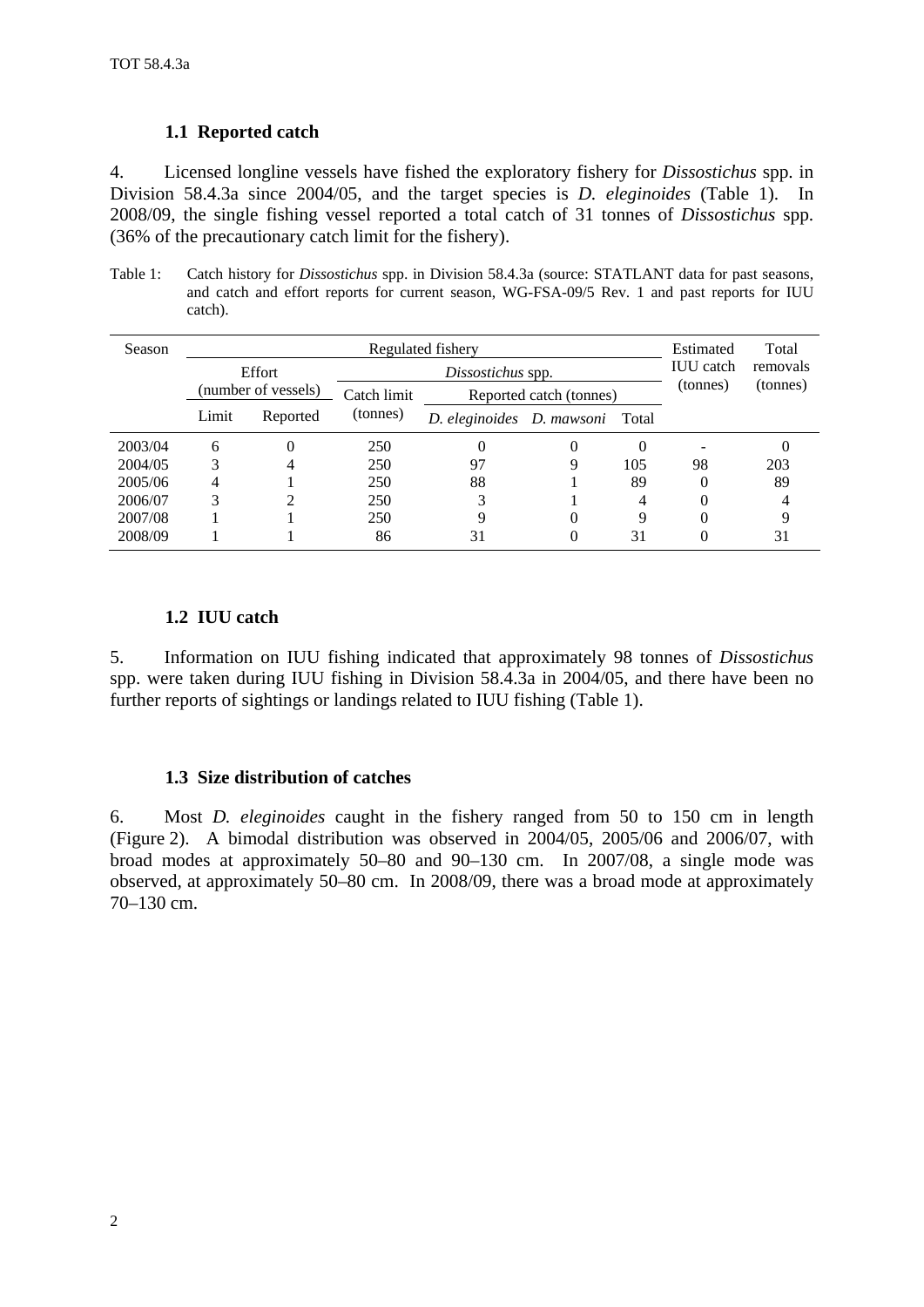<span id="page-4-0"></span>

Weighted Frequency (proportion of the catch)

Figure 2: Catch-weighted length frequencies for *Dissostichus eleginoides* in Division 58.4.3a (source: observer, fine-scale and STATLANT data, and the length–weight relationship was taken from observations on *D. eleginoides* in Subarea 48.3).

#### **2. Stocks and areas**

7. No data are available on the stock structure of fish in this fishery.

#### **3. Parameter estimation**

#### **3.1 Observations**

8. Vessels operating in this fishery are required to conduct fishery-based research in accordance with Conservation Measure 41-01. This includes the collection of detailed catch, effort and biological data (Annex 41-01/A), the setting of research lines (Annex 41-01/B) and participation in the tagging program (Annex 41-01/C).

9. Vessels, on first entry into an SSRU, are required to make 10 research longline hauls. The requirement for a further 10 research hauls during the course of fishing was removed in 2008 and in 2008/09, the starting position of research hauls was allocated by the Secretariat (see CCAMLR-XXVIII/BG/6). The number of research hauls reported in fine-scale data are summarised in Table 2.

10. Vessels are also required to tag and release *Dissostichus* spp. at a rate of three fish per tonne of green weight caught and a limit of 500 fish tagged per vessel applied until the end of 2006/07; the required tagging rate prior to 2007/08 was one fish per tonne of green weight caught. A total of 466 *D. eleginoides* have been tagged and released and 10 fish have been recaptured in that division (Table 3).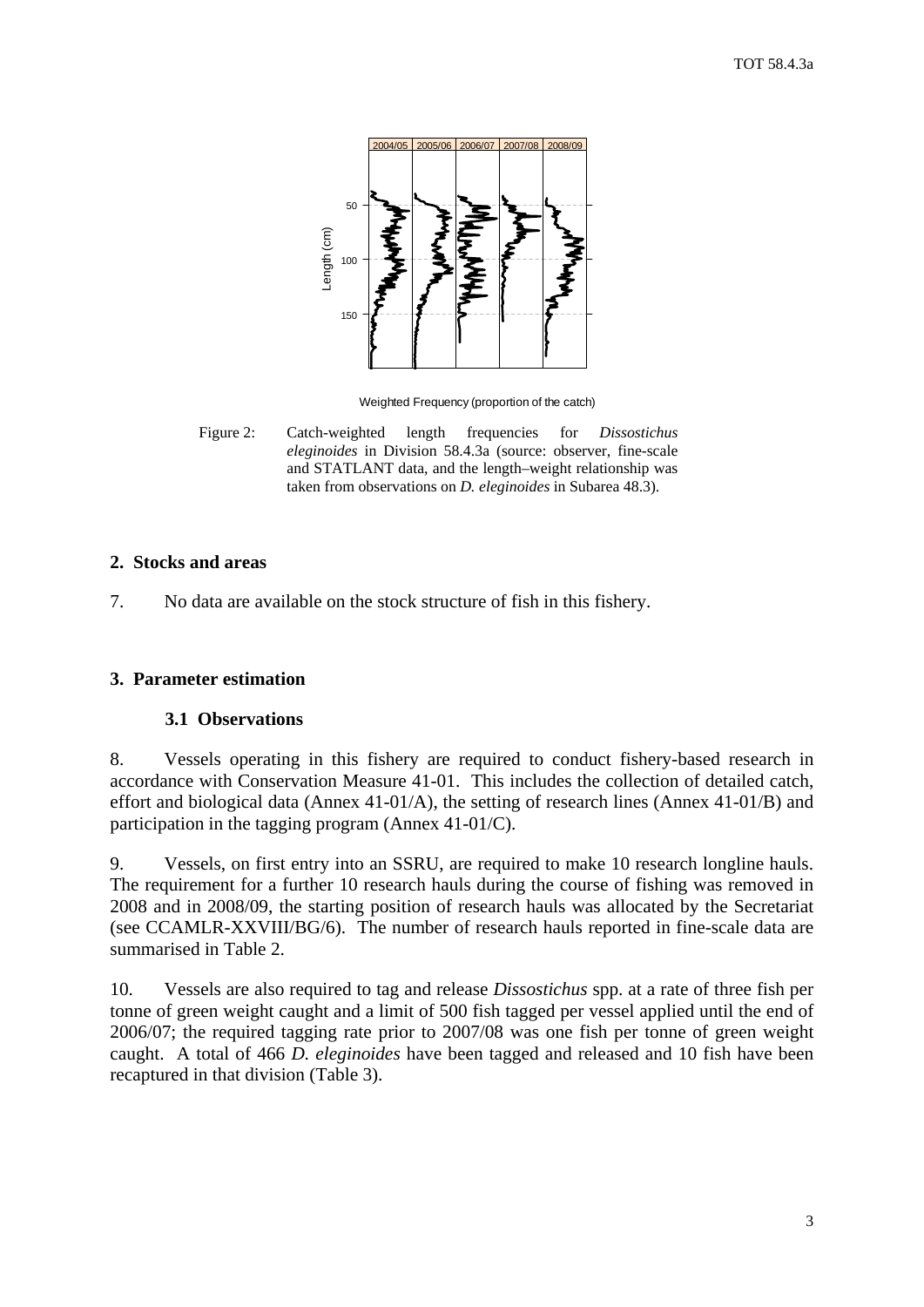| Season  | <b>Flag State</b>  | Vessel name        |    | Number of hauls |       |  |
|---------|--------------------|--------------------|----|-----------------|-------|--|
|         |                    |                    | R  |                 | Total |  |
| 2004/05 | Australia          | Avro Chieftain     | 10 |                 | 10    |  |
|         | Korea, Republic of | Bonanza No. 707    | 10 | 10              | 20    |  |
|         | Spain              | Arnela             | 20 | 6               | 26    |  |
|         |                    | Galaecia           | 34 | 79              | 113   |  |
| 2005/06 | Spain              | Galaecia           | 33 | 95              | 128   |  |
| 2006/07 | Japan              | Shinsei Maru No. 3 | 12 | 4               | 16    |  |
|         | Spain              | Tronio             | 20 | 4               | 24    |  |
| 2007/08 | Uruguay            | <i>Banzare</i>     | 8  |                 | 13    |  |
| 2008/09 | Japan              | Shinsei Maru No. 3 | 10 | 49              | 59    |  |

<span id="page-5-0"></span>Table 2: Research (R) and commercial (C) longline hauls reported by vessels operating in the exploratory fishery for *Dissostichus* spp. in Division 58.4.3a (source: fine-scale data).

Table 3: Number of individuals of *Dissostichus* spp. tagged and released and the tagging rate (fish per tonne of green weight caught) reported by vessels operating in the exploratory fishery for *Dissostichus* spp. in Division 58.4.3a. The number of *D. eleginoides* is indicated in brackets. The total number of tagged fish recaptured to date in Division 58.4.3a is also included. (Source: observer data and catch and effort reports)

| Season  | <b>Flag State</b>                                          | Vessel name        |       | Dissostichus spp. tagged and released |              |  |
|---------|------------------------------------------------------------|--------------------|-------|---------------------------------------|--------------|--|
|         |                                                            |                    |       | Number of fish                        | Tagging rate |  |
| 2004/05 | Australia                                                  | Avro Chieftain     | 4     | (4)                                   | 2.75         |  |
|         | Korea, Republic of                                         | Bonanza No. 707    | 32    | (32)                                  | 3.72         |  |
|         | Spain                                                      | Arnela             | 19    | (19)                                  | 2.01         |  |
|         |                                                            | Galaecia           | 144   | (144)                                 | 1.60         |  |
| 2005/06 | Spain                                                      | Galaecia           | 104   | (104)                                 | 1.17         |  |
| 2006/07 | Japan                                                      | Shinsei Maru No. 3 | 4     | (4)                                   | 1.83         |  |
| 2006/07 | Spain                                                      | <i>Tronio</i>      | 5     | (5)                                   | 2.23         |  |
| 2007/08 | Uruguay                                                    | <i>Banzare</i>     | 41    | (41)                                  | 4.68         |  |
| 2008/09 | Japan                                                      | Shinsei Maru No. 3 | 113   | (113)                                 | 3.65         |  |
|         | Total number of fish tagged and released                   | 466                | (466) |                                       |              |  |
|         | Total number of tagged fish recaptured in Division 58.4.3a | 10                 | (10)  |                                       |              |  |

#### **3.2 Fixed parameter values**

11. None available for this fishery.

#### **4. Stock assessment**

12. Progress on assessing the exploratory fishery in Division 58.4.3a was presented in WG-SAM-08/5 and a summary was provided in SC-CAMLR-XXVII, Annex 7, paragraphs 3.6 to 3.8. WG-SAM recommended that WG-FSA use the methods described in this paper to provide management advice for the *Dissostichus* spp. fishery in this division (SC-CAMLR-XXVII, Annex 7, paragraph 4.4).

13. The Working Group considered that there was less uncertainty about using the tagging information in Division 58.4.3a compared with Divisions 58.4.1 and 58.4.2. The reason for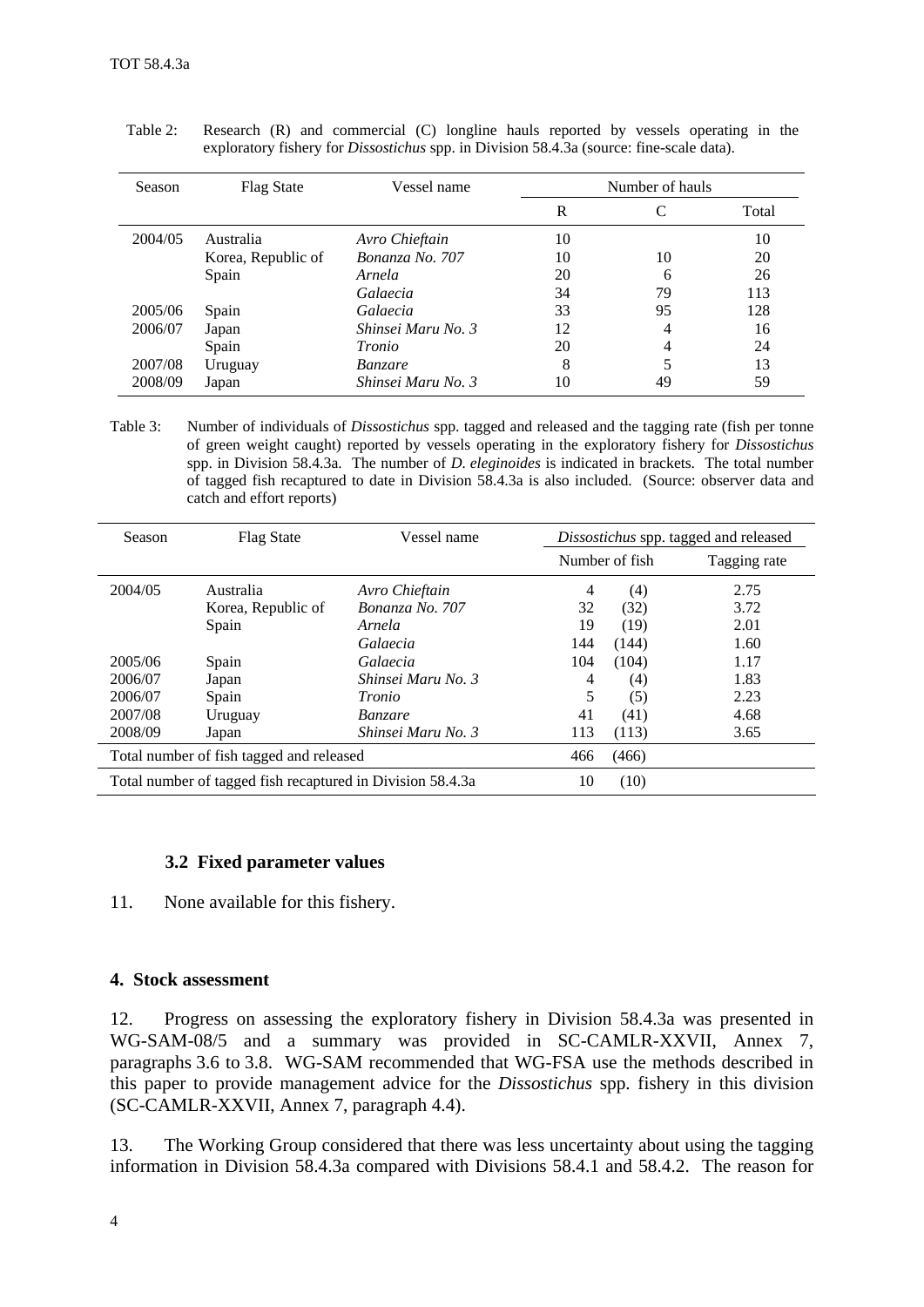<span id="page-6-0"></span>this was that, given the number of releases and catch levels (both legal and IUU), if the observed number of tags was an underestimate (e.g. there should have been 10 recaptures rather than the five observed) then there would be a very large chance that the population in the division over the period of the tag experiment would have to have been effectively removed by fishing. The Working Group agreed that this is not the case and this provided some confidence in using the tagging data to estimate population size in this division.

14. The preliminary stock assessment detailed in WG-SAM-08/5 employed a biomass dynamic surplus production model to assess the status of the stock, using the release (199) and recapture (5) data for 2005 and 2006 respectively, as well as legal and illegal catches for this division. Resultant stock size estimates were then used to estimate long-term yields (using the CCAMLR decision rules) under four different assumptions about the additional uncertainty in future stock dynamics, beyond that already accounted for in the stock assessment. This gave a range of potential long-term yields: 113, 105, 103 and 86 tonnes, which encompassed a wide-range of future stock dynamic uncertainty assumptions (two recapture probability models (binomial and normal) and three different values for future process error).

15. In 2008 the Working Group agreed that the catch limit of 250 tonnes was not a sustainable catch level. A catch limit in the range of 86 to 113 tonnes was proposed. The Scientific Committee endorsed this advice and the Commission set a catch limit of 86 tonnes for 2008/09.

#### **5. By-catch of fish and invertebrates**

#### **5.1 By-catch removals**

16. Catches of by-catch species groups (macrourids, rajids and other species) reported in fine-scale data, their respective catch limits, and number of rajids cut from lines and released alive are summarised in Table 4. The by-catch in this fishery consists predominantly of rajids (up to 17 tonnes per season). Catches of macrourids have been reported up to 2 tonnes per season.

Table 4: Catch history for by-catch species (macrourids, rajids and other species), catch limits and number of rajids released alive in Division 58.4.3a. Catch limits are for the whole fishery (see Conservation Measure 33-03 for details). (Source: fine-scale data)

| Season  | <b>Macrourids</b>          |                               | Rajids                     |                               |                    | Other species              |                               |
|---------|----------------------------|-------------------------------|----------------------------|-------------------------------|--------------------|----------------------------|-------------------------------|
|         | Catch<br>limit<br>(tonnes) | Reported<br>catch<br>(tonnes) | Catch<br>limit<br>(tonnes) | Reported<br>catch<br>(tonnes) | Number<br>released | Catch<br>limit<br>(tonnes) | Reported<br>catch<br>(tonnes) |
| 2003/04 | 26                         | 0                             | 50                         | 0                             |                    | 20                         | $\overline{0}$                |
| 2004/05 | 26                         | 2                             | 50                         | 17                            | 985                | 20                         | 2                             |
| 2005/06 | 26                         |                               | 50                         |                               |                    | 20                         |                               |
| 2006/07 | 26                         | 0                             | 50                         | 0                             |                    | 20                         |                               |
| 2007/08 | 26                         | 0                             | 50                         | 2                             |                    | 20                         | $\overline{0}$                |
| 2008/09 | 26                         | ∍                             | 50                         | 2                             | 57                 | 20                         | 2                             |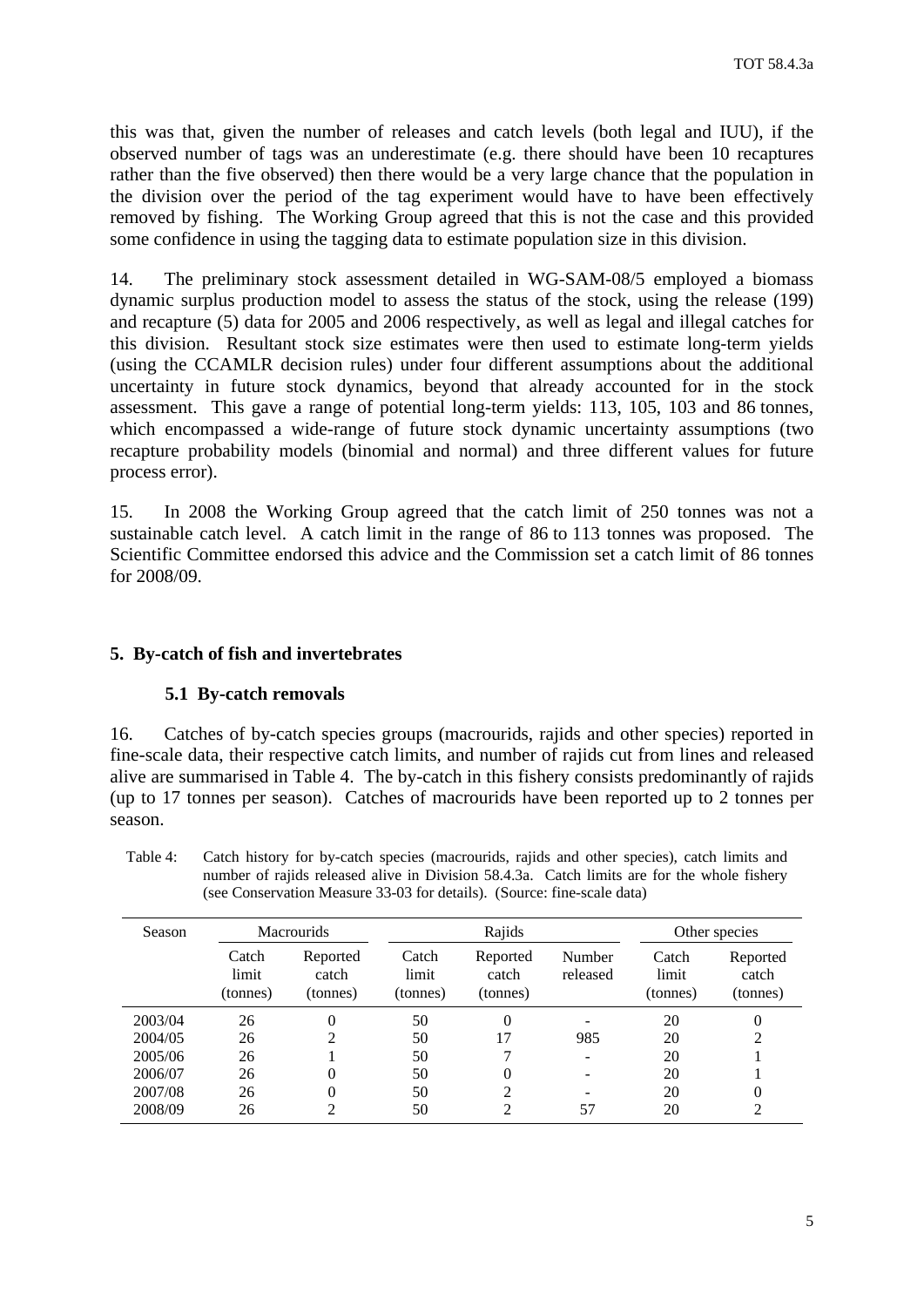### **5.2 Assessment of impacts on affected populations**

<span id="page-7-0"></span>17. None available for this fishery.

### **5.3 Identification of levels of risk**

18. None available for this fishery.

#### **5.4 Mitigation measures**

19. In 2008, the Commission agreed that during the Year-of-the-Skate (CCAMLR-XXVII, paragraph 4.55):

- (i) all skates should be brought on board or alongside the hauler to be correctly identified, scanned for tags and for their condition to be assessed;
- (ii) all skates that are likely to survive if released (condition 3 or 4) should be released by cutting the snood as close to the hook as possible or cutting the snood and removing the hook from the skate, providing this does not further injure the skate;
- (iii) all skates which are dead or with life-threatening injuries (condition 1 or 2 in the logbook) should be retained by the vessels;
- (iv) skates released alive should be doubled-tagged (i.e. two tags per skate) at a rate of one skate in every five skates caught in exploratory fisheries, up to a maximum of 500 skates per vessel;
- (v) tagged skates should be identified to species, measured before they are released and that, where possible, tagging experiments be undertaken to compare different tag types and estimate tag-shedding rates;
- (vi) the tagging program will be coordinated by the Secretariat, which will be the repository for skate tagging kits;
- (vii) when skates are caught on a line, they should be randomly sampled by observers at a rate of three skates per thousand hooks for the purpose of collecting biological measurements;
- (viii) skates should not be sacrificed for biological sampling, and female maturity stage should only be recorded if the skate is dead or has sustained lifethreatening injuries (conditions 1 and 2);
- (ix) all live skates which are part of the biological sampling, which have not sustained life-threatening injuries, should be handled with care and released after biological information has been recorded, if they are still suitable for release (i.e. still in condition 3 or 4).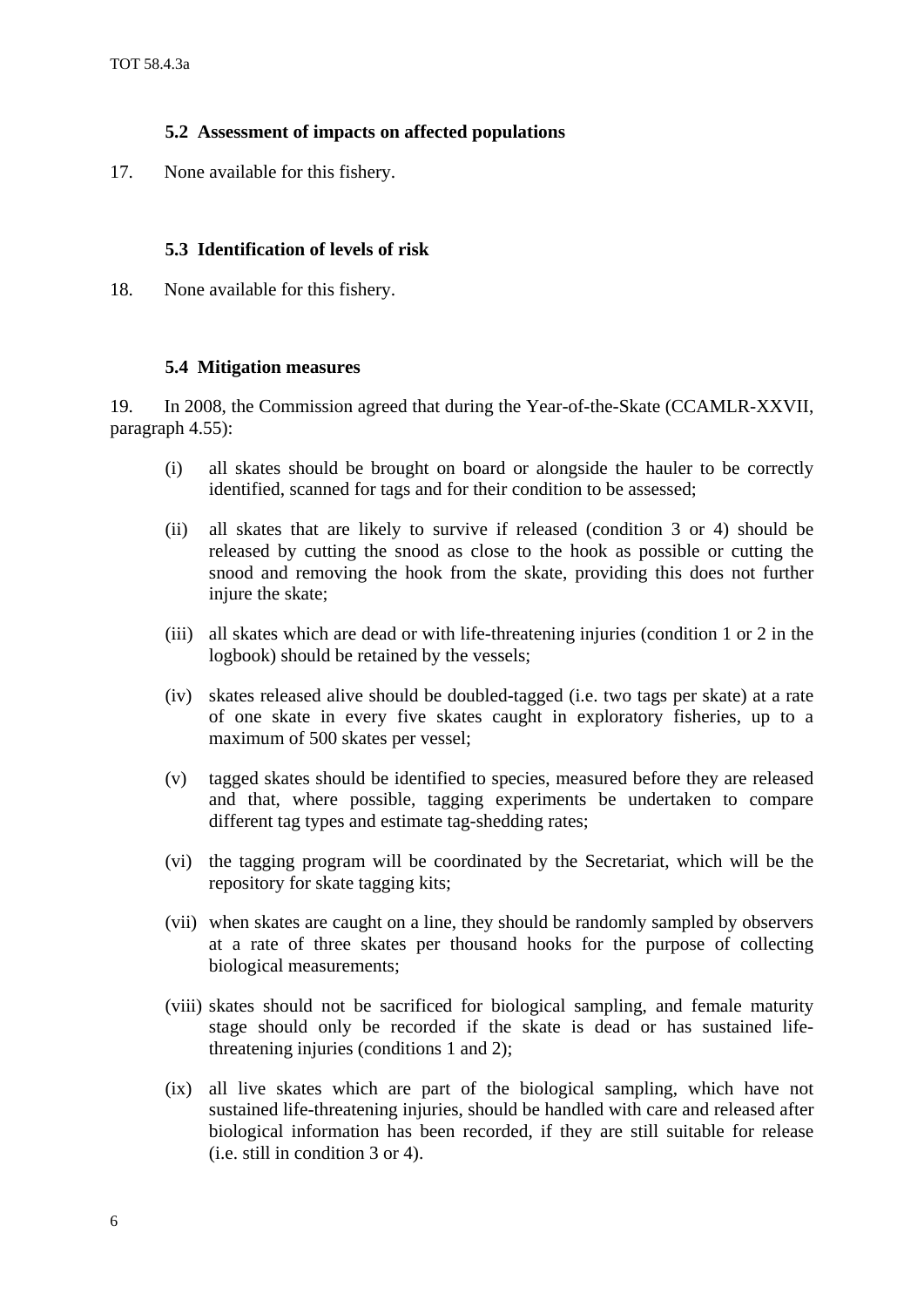### <span id="page-8-0"></span>**6. By-catch of birds and mammals**

### **6.1 By-catch removals**

20. There have been no observed seabird mortalities for Division 58.4.3a (Table 5).

Table 5: Seabird by-catch limit, observed mortality rate and total estimated mortality of seabird by-catch in Division 58.4.3a (from SC-CAMLR-XXVIII, Annex 7, Table 4).

| Season  | By-catch limit<br>(number of birds) | Mortality rate<br>(birds/thousand hooks) | Total estimated mortality<br>(number of birds) |
|---------|-------------------------------------|------------------------------------------|------------------------------------------------|
| 2003/04 | $3*$                                |                                          |                                                |
| 2004/05 | $3*$                                |                                          |                                                |
| 2005/06 | $3*$                                |                                          |                                                |
| 2006/07 | $3*$                                |                                          |                                                |
| 2007/08 | $3*$                                |                                          |                                                |
| 2008/09 | $3*$                                |                                          |                                                |

\* Per vessel during daytime setting

21. No marine mammal interactions or mortalities were observed in 2008/09.

22. WG-IMAF assessed the risk level of seabirds in this fishery in Division 58.4.3a as category 3 (average) (SC-CAMLR-XXVIII, Annex 7, Table 14 and Figure 2).

### **6.2 Mitigation measures**

23. Conservation Measure 25-02 applies to this fishery and in recent years has been linked to an exemption for night setting in Conservation Measure 24-02 and subject to a seabird by-catch limit. Offal and other discharges are regulated under Conservation Measures 26-01.

### **7. Ecosystem implications/effects**

24. No evaluation available for this fishery.

### **8. Harvest controls and management advice**

#### **8.1 Conservation measures**

25. The limits on the exploratory fishery for *Dissostichus* spp. in Division 58.4.3a are defined in Conservation Measure 41-06. The limits in force and the Working Group's advice to the Scientific Committee for the forthcoming season are summarised in Table 6.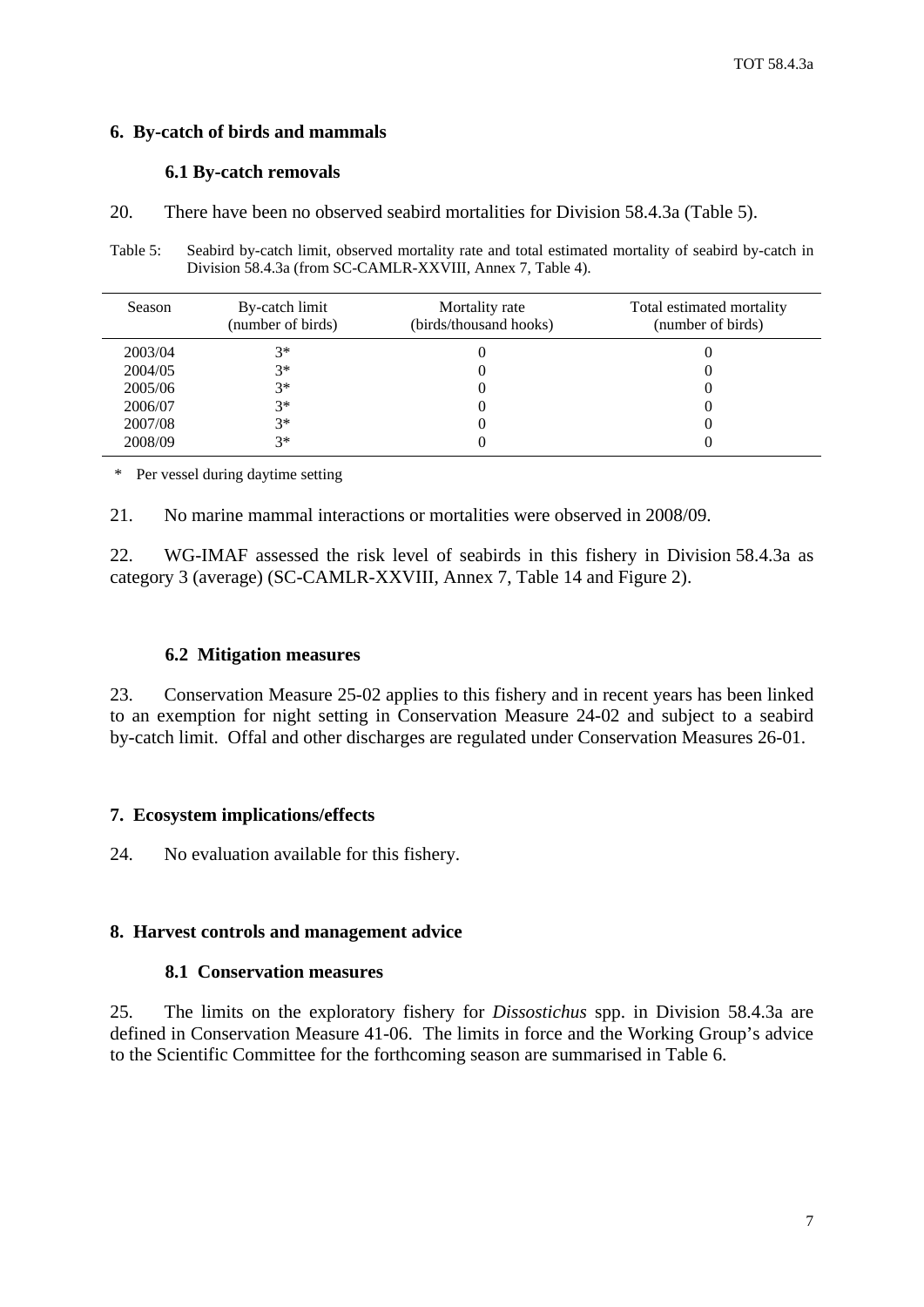| Element                     | Limit in force                                                                                                                                                                                                                       | Advice for 2009/10                              |
|-----------------------------|--------------------------------------------------------------------------------------------------------------------------------------------------------------------------------------------------------------------------------------|-------------------------------------------------|
| Access                      | No more than one vessel per country at any one time.                                                                                                                                                                                 | Carry forward                                   |
| Catch limit                 | Precautionary catch limit for <i>Dissostichus</i> spp. was 86 tonnes<br>outside areas of national jurisdiction.                                                                                                                      | Carry forward                                   |
| Season                      | 1 May to 31 August, with fishing permitted outside the prescribed<br>season provided that each vessel demonstrated its capacity to<br>comply with the requirements for longline weighting outlined in<br>Conservation Measure 24-02. | Same period<br>and conditions                   |
| By-catch                    | Regulated by CM 33-03.                                                                                                                                                                                                               | Carry forward                                   |
| Mitigation                  | In accordance with CM 25-02, except paragraph 4 if requirements<br>of $CM$ 24-02 are met.                                                                                                                                            | Carry forward                                   |
|                             | Limit of three (3) seabirds per vessel fishing outside the prescribed<br>season.                                                                                                                                                     | Carry forward                                   |
| <b>Observers</b>            | At least one scientific observer appointed in accordance with the<br><b>CCAMLR Scheme of International Scientific Observation.</b>                                                                                                   | Carry forward                                   |
| Data                        | Five-day catch and effort reporting<br>Haul-by-haul catch and effort data<br>Biological data reported by the CCAMLR scientific observer.                                                                                             | Carry forward<br>Carry forward<br>Carry forward |
| Research                    | Fishery-based research in accordance with CM 41-01, including<br>the collection of detailed catch, effort and biological data<br>(Annex 41-01/A), setting of research hauls (Annex 41-01/B)<br>and tagging (Annex $41-01/C$ ).       | Carry forward                                   |
|                             | Toothfish tagged at a rate of at least three fish per tonne green<br>weight caught.                                                                                                                                                  | Carry forward                                   |
|                             | Skates tagged at a rate of at least one skate per five skates caught,<br>up to a maximum of 500 skates per vessel.                                                                                                                   | Carry forward                                   |
| Environmental<br>protection | Regulated by CMs 26-01, 22-06 and 22-07.<br>Fishing prohibited in depths shallower than 550 m.                                                                                                                                       | Carry forward                                   |

<span id="page-9-0"></span>Table 6: Limits on the exploratory fishery for *Dissostichus* spp. in Division 58.4.3a in 2008/09 (Conservation Measure 41-06) and advice to the Scientific Committee for 2009/10.

#### **8.2 Management advice**

26. The Working Group recommended that the catch limits for Division 58.4.3a be retained for 2009/10. The Working Group recalled that the five-day catch and effort reporting system used in this fishery is not well suited to the monitoring of catch limits below 100 tonnes, and recommend that the Scientific Committee consider this matter further (main text, paragraphs 3.14 and 3.15).

27. The Working Group agreed that measures in the research and data collection plans, including the requirement to tag toothfish at the rate of three toothfish per tonne and the requirement for research hauls as used in 2008/09 be retained for the exploratory fisheries in Division 58.4.3a.

28. The Working Group agreed that for some vessels the size frequency of tagged fish showed very little overlap with the overall size frequency of fish caught and that this was having a serious impact on the efficacy of the tagging program. It recalled that a paper had been submitted to WG-FSA in 2007 which outlined methods by which large toothfish could